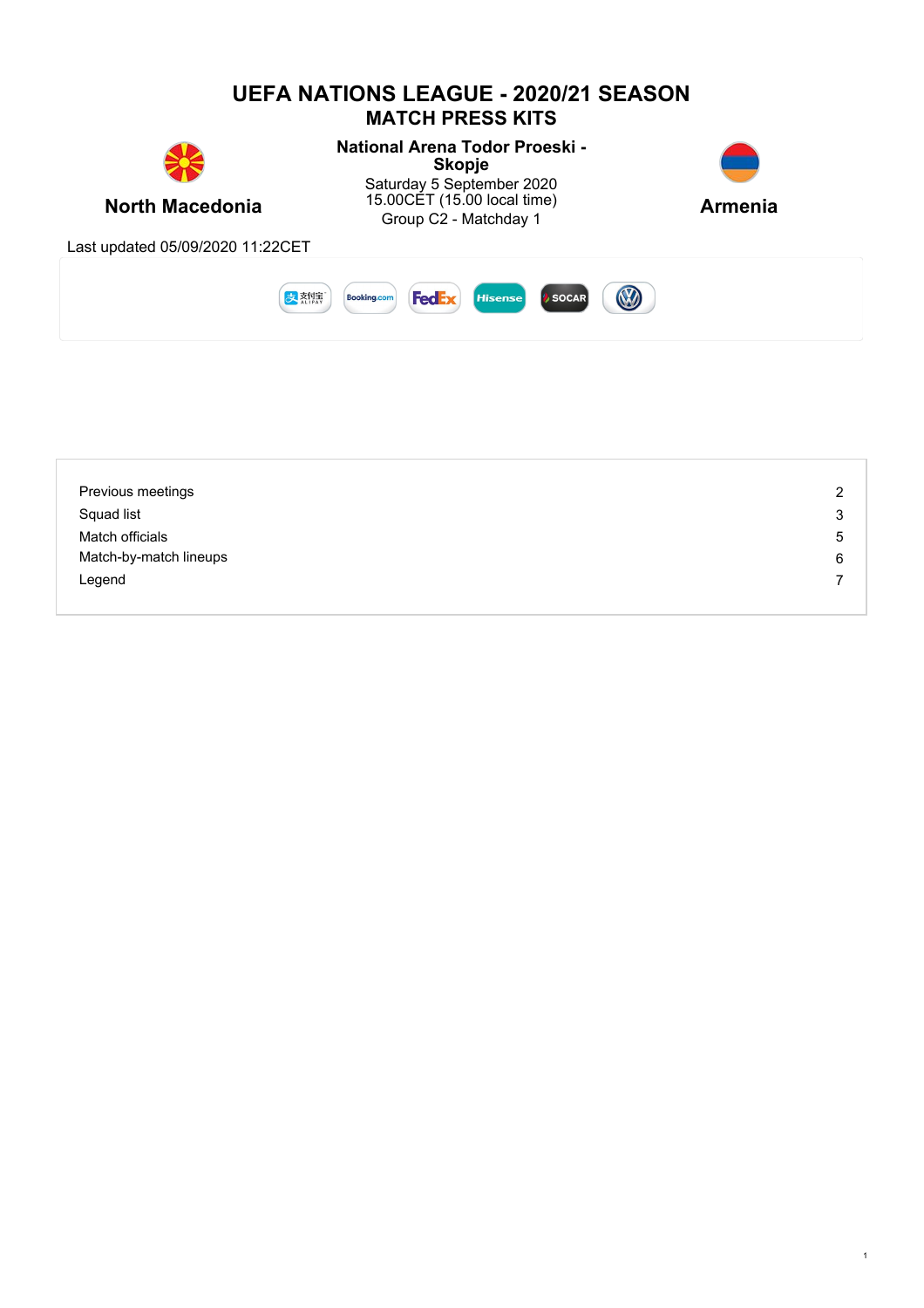# **Previous meetings**

## **Head to Head**

### **UEFA Nations League**

| <b>Date</b> | <b>Stage</b><br>reached | <b>Match</b>                     | <b>Result</b> | Venue   | <b>Goalscorers</b>                                             |
|-------------|-------------------------|----------------------------------|---------------|---------|----------------------------------------------------------------|
| 16/10/2018  | GS-FT                   | <b>Armenia - North Macedonia</b> | $4 - 0$       | Yerevan | Pizzelli 12, Movsisyan<br>67, Ghazaryan 81,<br>Mkhitaryan 90+4 |
| 09/09/2018  | GS-FT                   | North Macedonia - Armenia        | $2 - 0$       | Skopje  | Alioski 14 (P), Pandev<br>59                                   |

#### **UEFA EURO 2012**

| <b>Date</b> | <b>Stage</b><br>reached | <b>Match</b>                             | <b>Result</b> | <b>Venue</b> | <b>Goalscorers</b>                                                         |
|-------------|-------------------------|------------------------------------------|---------------|--------------|----------------------------------------------------------------------------|
| 07/10/2011  |                         | QR (GS) <b>Armenia</b> - North Macedonia | $4 - 1$       | Yerevan      | Pizzelli 28, Mkhitaryan<br>34, Ghazaryan 69,<br>Sarkisov 90+1; Sikov<br>86 |
| 07/09/2010  |                         | QR (GS) North Macedonia - Armenia        | $2 - 2$       | Skopje       | Gjurovski 42,<br>Naumoski 90+6 (P);<br>Movsisyan 41,<br>Manucharyan 90+1   |

#### **FIFA World Cup**

| <b>Date</b> | <b>Stage</b> | reached Match                                | <b>Result</b> | <b>Venue</b> | <b>Goalscorers</b>                     |
|-------------|--------------|----------------------------------------------|---------------|--------------|----------------------------------------|
|             |              | 04/06/2005 QR (GS) Armenia - North Macedonia | $1 - 2$       | Yerevan      | Manucharyan 55;<br>Pandev 29, 46       |
|             |              | 18/08/2004 QR (GS) North Macedonia - Armenia | $3 - 0$       | Skopje       | Pandev 5, Sakiri 37,<br>Sumulikoski 90 |

#### **EURO '96**

| <b>Date</b> | <b>Stage</b><br>reached | <b>Match</b>                                 | <b>Result</b> | <b>Venue</b> | <b>Goalscorers</b>                                              |
|-------------|-------------------------|----------------------------------------------|---------------|--------------|-----------------------------------------------------------------|
|             |                         | 06/09/1995 PR (GS) North Macedonia - Armenia | $1 - 2$       | Skopje       | Micevski 56;<br>Grigoryan 61,<br>Shahgeldyan 78                 |
|             |                         | 10/05/1995 PR (GS) Armenia - North Macedonia | $2 - 2$       | Yerevan      | Grigoryan 21,<br>Shahgeldyan 49;<br>Hristov 59, Markovski<br>70 |

|                 |                                               | Qualifying |                                 |  | Final | tournament |  | <b>Total</b> |  |  |
|-----------------|-----------------------------------------------|------------|---------------------------------|--|-------|------------|--|--------------|--|--|
|                 | Home                                          |            | Away                            |  |       |            |  |              |  |  |
|                 | PId W D L PId W D L PId W D L PId W D L GF GA |            |                                 |  |       |            |  |              |  |  |
| <b>Total</b>    |                                               |            |                                 |  |       |            |  |              |  |  |
| North Macedonia | 3 1 1 1 3 1 1 1 2 1 0 1 8 3 2 3 13 15         |            |                                 |  |       |            |  |              |  |  |
| Armenia         |                                               |            | 1 1 3 1 1 2 1 0 1 8 3 2 3 15 13 |  |       |            |  |              |  |  |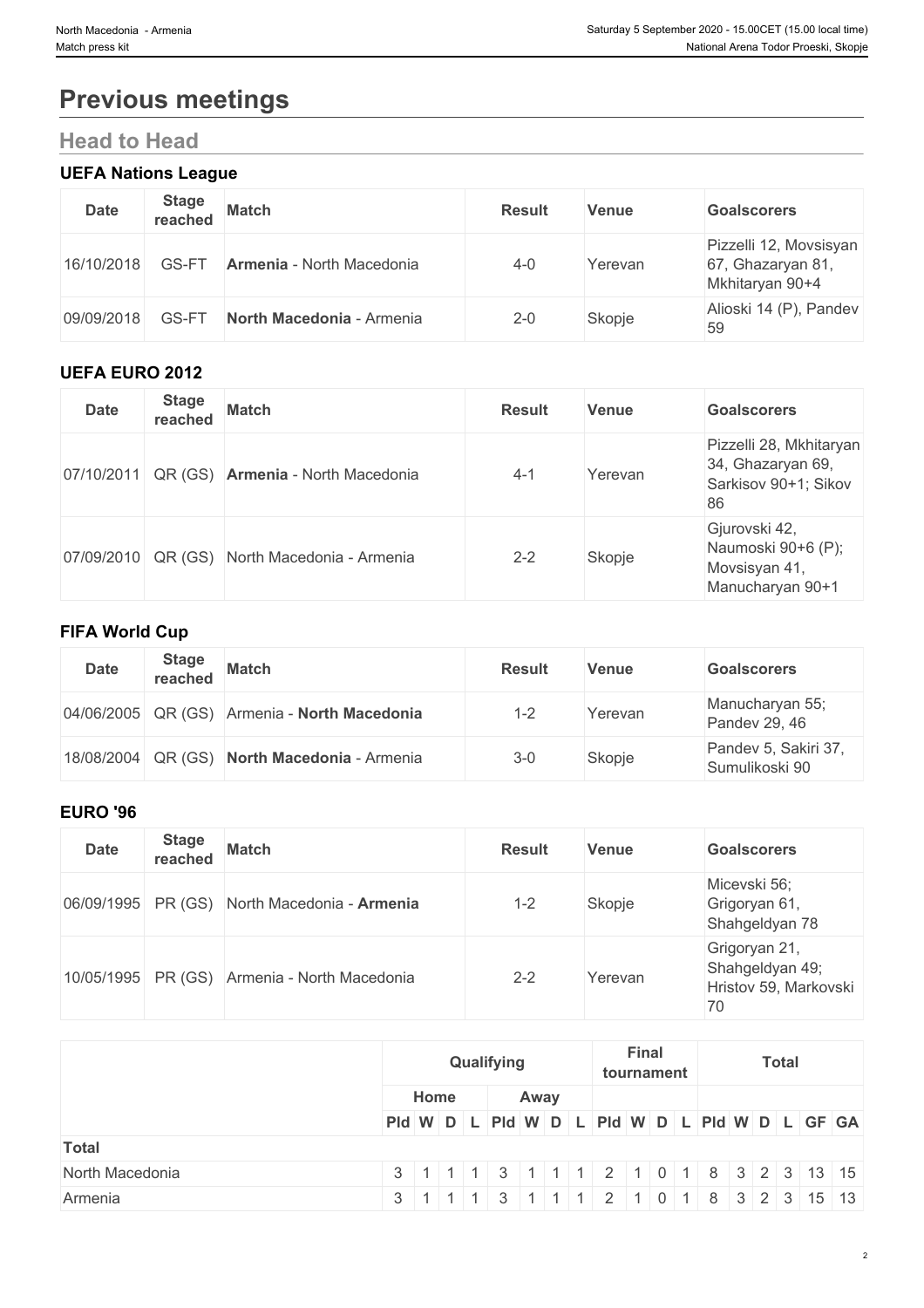## **Squad list**

### **North Macedonia**

|       |                         |                       |     |                       |                          | League phase        |                     |  |
|-------|-------------------------|-----------------------|-----|-----------------------|--------------------------|---------------------|---------------------|--|
|       | No. Player              | <b>DoB</b>            | Age | Club                  | D                        | Pld Gls             |                     |  |
|       | <b>Goalkeepers</b>      |                       |     |                       |                          |                     |                     |  |
|       | 1 Martin Bogatinov      | 26/04/1986 34         |     | Ethnikos<br>Achnas    |                          | $\mathsf{O}\xspace$ | $\mathsf 0$         |  |
|       | 12 Dejan Iliev          | 25/02/1995 25         |     | Arsenal               | $\overline{\phantom{a}}$ | $\boldsymbol{0}$    | $\boldsymbol{0}$    |  |
|       | 22 Damjan Siskovski     | 18/03/1995 25         |     | Doxa                  | $\overline{\phantom{a}}$ | $\overline{0}$      | $\mathsf{O}\xspace$ |  |
|       | <b>Defenders</b>        |                       |     |                       |                          |                     |                     |  |
|       | 2 Egzon Bejtulai        | 07/01/1994            | 26  | Shkëndija             |                          | $\overline{0}$      | $\mathsf{O}\xspace$ |  |
|       | 3 Kristijan Toševski    | 06/05/1994 26         |     | Tirana                | $\overline{\phantom{a}}$ | $\overline{0}$      | $\mathsf 0$         |  |
|       | 4 Kire Ristevski        | 22/10/1990 29         |     | Újpest                | $\Box$                   | 0                   | $\mathbf 0$         |  |
|       | 6 Visar Musliu          | 13/11/1994            | 25  | Fehérvár              |                          | $\mathsf{O}\xspace$ | $\boldsymbol{0}$    |  |
| 8     | Egzijan Alioski         | 12/02/1992 28         |     | Leeds                 | $\overline{\phantom{a}}$ | $\boldsymbol{0}$    | $\boldsymbol{0}$    |  |
|       | 11 Gjoko Zajkov         | 10/02/1995 25         |     | Charleroi             | $\overline{\phantom{a}}$ | $\mathsf{O}$        | $\mathbf 0$         |  |
|       | 13 Stefan Ristovski     | 12/02/1992 28         |     | Sporting<br>CP        |                          | $\boldsymbol{0}$    | $\mathbf 0$         |  |
|       | 14 Darko Velkoski       | 21/06/1995 25         |     | Rijeka                | $\overline{\phantom{a}}$ | $\overline{0}$      | $\boldsymbol{0}$    |  |
|       | <b>Midfielders</b>      |                       |     |                       |                          |                     |                     |  |
|       | 5 Arijan Ademi          | 29/05/1991 29         |     | Dinamo<br>Zagreb      |                          | $\mathsf{O}\xspace$ | $\overline{0}$      |  |
|       | 16 Boban Nikolov        | 28/07/1994            | 26  | Fehérvár              |                          | $\mathsf{O}\xspace$ | $\boldsymbol{0}$    |  |
|       | 17 Enis Bardi           | 02/07/1995 25         |     | Levante               | $\overline{\phantom{a}}$ | 0                   | $\mathbf 0$         |  |
|       | 20 Stefan Spirovski     | 23/08/1990 30         |     | <b>AEK</b><br>Larnaca |                          | $\overline{0}$      | $\mathbf 0$         |  |
|       | 21 Eljif Elmas          | 24/09/1999 20         |     | Napoli                | $\overline{\phantom{a}}$ | $\overline{0}$      | $\overline{0}$      |  |
|       | <b>Forwards</b>         |                       |     |                       |                          |                     |                     |  |
|       | 7 Ivan Tričkovski       | 18/04/1987            | 33  | <b>AEK</b><br>Larnaca |                          | $\mathsf{O}\xspace$ | $\boldsymbol{0}$    |  |
|       | 9 Aleksandar Trajkovski | 05/09/1992 28         |     | Mallorca              | $\overline{\phantom{a}}$ | 0                   | $\overline{0}$      |  |
|       | 10 Goran Pandev         | 27/07/1983 37         |     | Genoa                 |                          | $\boldsymbol{0}$    | $\mathbf 0$         |  |
|       | 18 Vlatko Stojanovski   | 23/04/1997 23         |     | Chambly               |                          | $\boldsymbol{0}$    | $\mathbf 0$         |  |
|       | 19 Krste Velkoski       | 20/02/1988 32         |     | Sarajevo              | $\overline{\phantom{a}}$ | $\mathsf{O}\xspace$ | $\mathsf 0$         |  |
|       | 23 Ilija Nestorovski    | 12/03/1990 30 Udinese |     |                       | $\overline{\phantom{a}}$ | $\overline{0}$      | $\mathsf 0$         |  |
| Coach |                         |                       |     |                       |                          |                     |                     |  |
|       | Igor Angelovski         | 02/06/1976 44         |     |                       | $\overline{\phantom{a}}$ | $0 \quad 0$         |                     |  |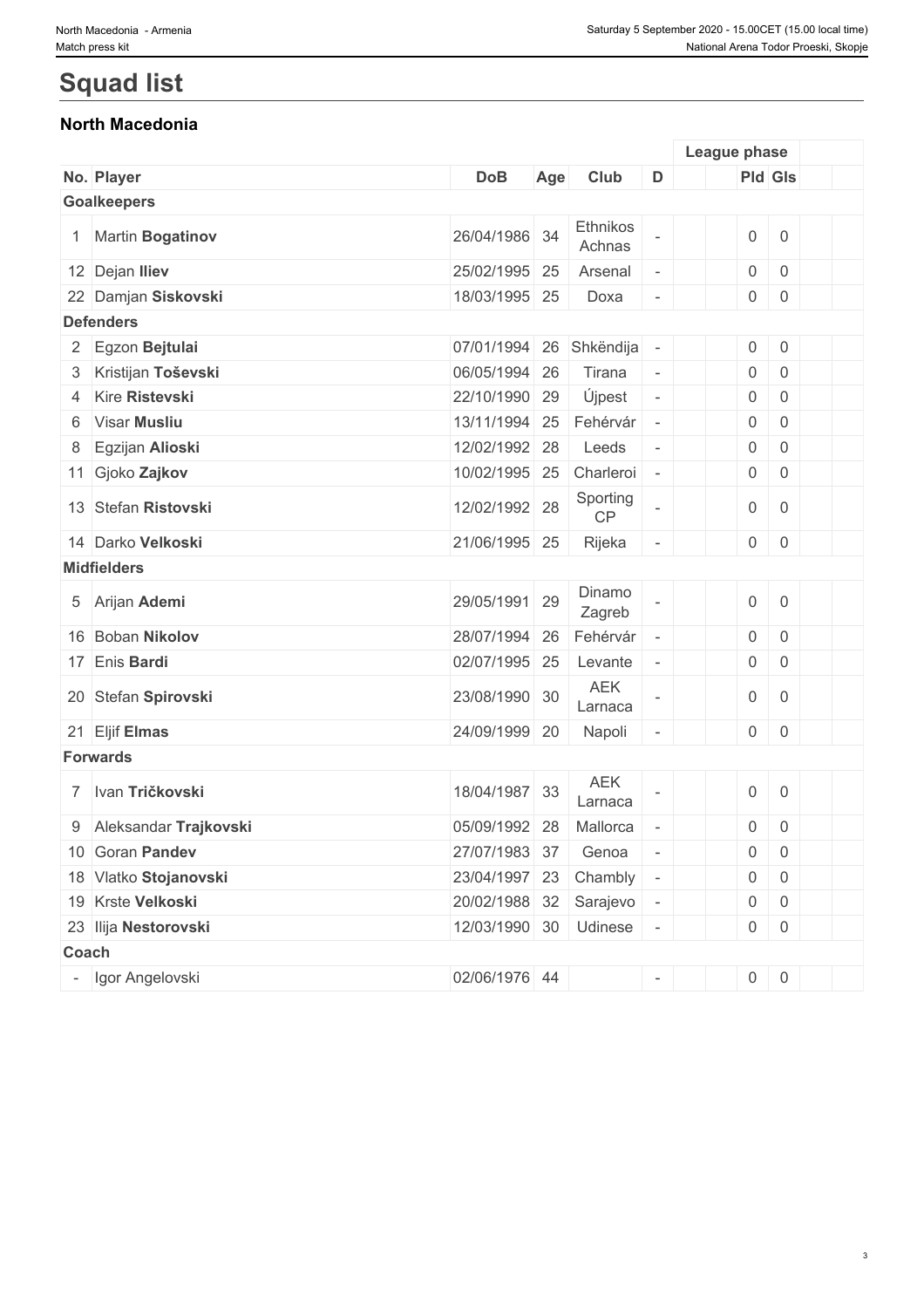#### **Armenia**

|       |                            |               |     |                             |                          | League phase        |                |  |
|-------|----------------------------|---------------|-----|-----------------------------|--------------------------|---------------------|----------------|--|
|       | No. Player                 | <b>DoB</b>    | Age | Club                        | D                        | <b>Pld Gls</b>      |                |  |
|       | <b>Goalkeepers</b>         |               |     |                             |                          |                     |                |  |
|       | David Yurchenko            | 27/03/1986 34 |     | Shakhter                    | $\overline{\phantom{a}}$ | $\mathbf 0$         | $\mathbf 0$    |  |
|       | 12 Anatoli Aivazov         | 08/06/1996 24 |     | Urartu                      | $\overline{\phantom{a}}$ | $\mathbf 0$         | $\,0\,$        |  |
|       | 16 Arsen Beglaryan         | 18/02/1993 27 |     | Urartu                      | $\bar{a}$                | $\mathsf{O}\xspace$ | $\,0\,$        |  |
|       | <b>Defenders</b>           |               |     |                             |                          |                     |                |  |
|       | 2 Andre Calisir            | 13/06/1990 30 |     | Göteborg                    | $\overline{\phantom{a}}$ | $\mathsf{O}\xspace$ | $\overline{0}$ |  |
|       | 3 Varazdat Haroyan         | 24/08/1992 28 |     | Ural                        | $\sim$                   | $\mathsf{O}\xspace$ | $\overline{0}$ |  |
|       | 4 Taron Voskanyan          | 22/02/1993 27 |     | Alashkert                   | $\sim$                   | $\mathsf{O}\xspace$ | $\overline{0}$ |  |
|       | 13 Kamo Hovhannisyan       | 05/10/1992 27 |     | Kairat                      | $\overline{\phantom{a}}$ | $\mathsf 0$         | $\overline{0}$ |  |
|       | 14 Arman Hovhannisyan      | 07/07/1993 27 |     | Tobol                       | $\equiv$                 | $\mathsf{O}\xspace$ | $\overline{0}$ |  |
|       | 15 Hayk Ishkhanyan         | 24/06/1989 31 |     | Gandzasar                   |                          | $\mathsf{O}\xspace$ | $\mathbf 0$    |  |
|       | 19 Hovhannes Hambartsumyan | 04/10/1990 29 |     | Anorthosis                  |                          | $\mathbf 0$         | $\mathbf 0$    |  |
|       | 21 Serob Grigoryan         | 04/02/1995 25 |     | Pyunik                      | $\overline{\phantom{a}}$ | 0                   | $\overline{0}$ |  |
|       | <b>Midfielders</b>         |               |     |                             |                          |                     |                |  |
|       | 5 Artak Grigoryan          | 19/10/1987 32 |     | Alashkert                   | $\overline{\phantom{a}}$ | $\mathbf 0$         | $\mathbf 0$    |  |
| 6     | Wbeymar                    | 08/03/1992 28 |     | Gandzasar                   |                          | $\mathsf{O}\xspace$ | $\mathbf 0$    |  |
|       | 7 Khoren Bayramyan         | 07/01/1992 28 |     | Rostov                      | $\overline{\phantom{a}}$ | $\mathsf{O}\xspace$ | $\mathbf 0$    |  |
| 9     | Edgar Babayan              | 28/10/1995 24 |     | Hobro                       | $\overline{\phantom{a}}$ | $\mathsf{O}\xspace$ | $\mathbf 0$    |  |
|       | 10 Arshak Koryan           | 17/06/1995 25 |     | Khimki                      | $\overline{\phantom{a}}$ | $\mathsf 0$         | $\mathbf 0$    |  |
|       | 17 Solomon Udo             | 15/07/1995 25 |     | Shirak                      | $\omega$                 | $\mathsf{O}\xspace$ | $\mathbf 0$    |  |
|       | 22 Artur Grigoryan         | 10/07/1993 27 |     | Pyunik                      |                          | $\mathsf{O}\xspace$ | $\mathbf 0$    |  |
|       | <b>Forwards</b>            |               |     |                             |                          |                     |                |  |
|       | 8 Gegham Ghadimyan         | 19/10/1992 27 |     | Neman                       | $\bar{a}$                | $\boldsymbol{0}$    | $\mathbf 0$    |  |
|       | 11 Tigran Barseghyan       | 22/09/1993 26 |     | Astana                      | $\omega$                 | $\boldsymbol{0}$    | $\overline{0}$ |  |
|       | 18 Vahan Bichakhchyan      | 09/07/1999 21 |     | Žilina                      | $\omega$                 | $\mathsf 0$         | $\mathbf 0$    |  |
|       | 20 Aleksandre Karapetyan   | 23/12/1987 32 |     | Tambov                      | $\sim$                   | $\mathbf 0$         | $\overline{0}$ |  |
|       | 23 Norberto Briasco        | 29/02/1996 24 |     | Club<br>Atlético<br>Huracán |                          | $\mathsf{O}\xspace$ | $\overline{0}$ |  |
| Coach |                            |               |     |                             |                          |                     |                |  |
|       | Joaquín Caparrós           | 18/10/1955 64 |     |                             |                          | $\boldsymbol{0}$    | $\mathbf 0$    |  |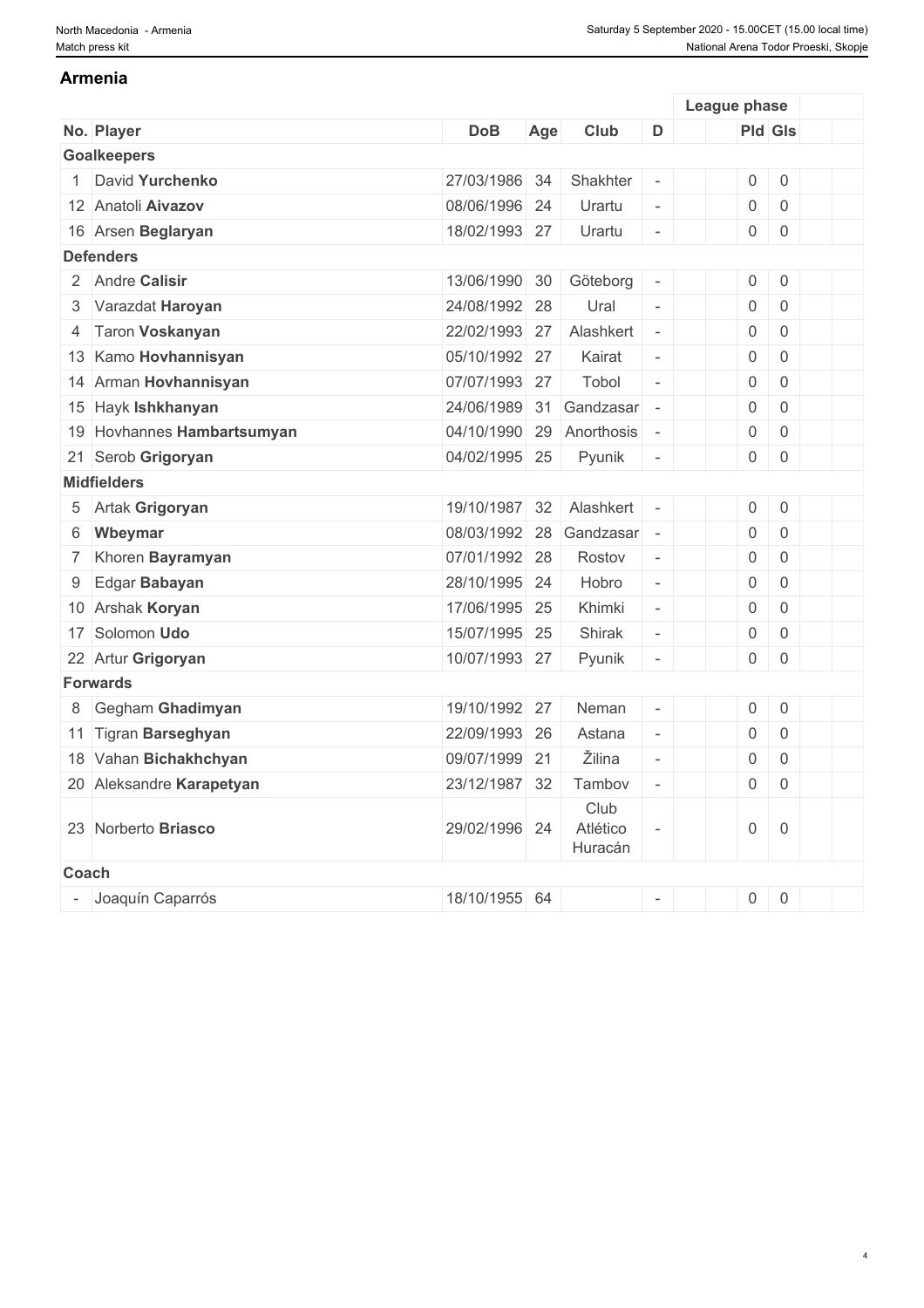## **Match officials**

| <b>Referee</b>               | Irfan Peljto (BIH)                            |  |
|------------------------------|-----------------------------------------------|--|
| <b>Assistant referees</b>    | Senad Ibrisimbegović (BIH), Davor Beljo (BIH) |  |
| <b>Fourth official</b>       | Admir Šehović (BIH)                           |  |
| <b>UEFA Delegate</b>         | Pavel Kolev (BUL)                             |  |
| <b>UEFA Referee observer</b> | Aleh Chykun (BLR)                             |  |
|                              |                                               |  |

#### **Referee**

| Name         | of birth<br>Date | <b>UEFA</b><br>∖ matches |
|--------------|------------------|--------------------------|
| Irfan Peljto | 18/07/1984       | <i></i><br>40            |

### **UEFA Nations League matches between the two teams**

No such matches refereed

### **Other matches involving teams from either of the two countries involved in this match**

| <b>Date</b> | <b>Competition</b> | <b>Stage</b><br>reached | Home Awav              | <b>Result</b> | Venue |
|-------------|--------------------|-------------------------|------------------------|---------------|-------|
| 08/11/2017  | J19                | $\sim$ $\sim$<br>$\sim$ | Czech Republic Armenia | 5-l           | Wiltz |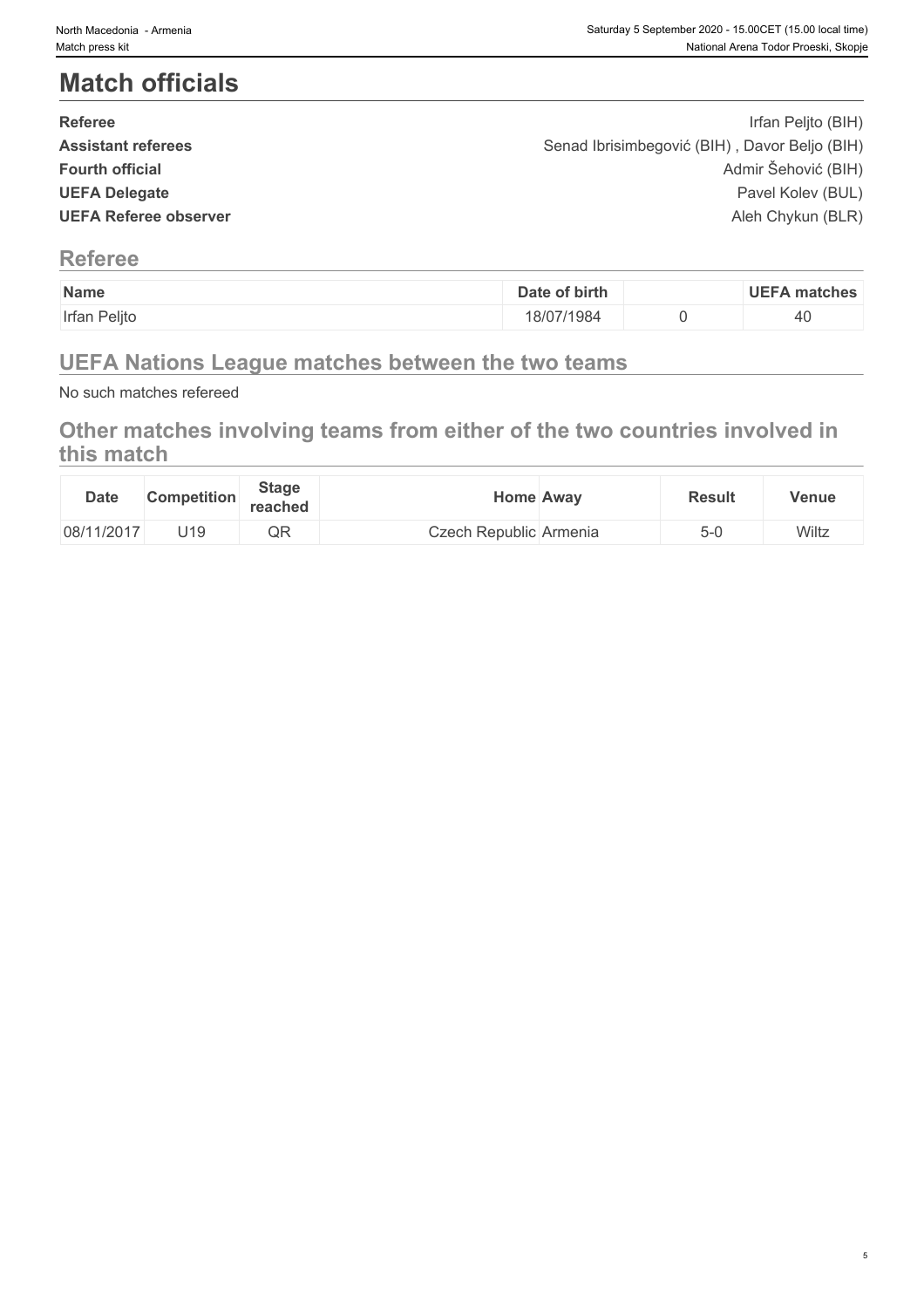## **Match-by-match lineups**

### **North Macedonia**

#### **UEFA Nations League - Group stage – final tournament**

#### **Group C2**

| <b>Team</b>     | Pid W D L GF GA Pts |                 |  |  |  |
|-----------------|---------------------|-----------------|--|--|--|
| Armenia         |                     | 0 0 0 0 0 0 0 0 |  |  |  |
| Estonia         |                     | 0 0 0 0 0 0 0   |  |  |  |
| Georgia         |                     | 0 0 0 0 0 0 0   |  |  |  |
| North Macedonia |                     | 0 0 0 0 0 0 0 0 |  |  |  |

#### **Matchday 1** (05/09/2020)

North Macedonia-Armenia

**Matchday 2** (08/09/2020) Georgia-North Macedonia

**Matchday 3** (11/10/2020) Estonia-North Macedonia

**Matchday 4** (14/10/2020) North Macedonia-Georgia

**Matchday 5** (15/11/2020) North Macedonia-Estonia

**Matchday 6** (18/11/2020) Armenia-North Macedonia

### **Armenia**

#### **UEFA Nations League - Group stage – final tournament**

**Matchday 1** (05/09/2020) North Macedonia-Armenia

**Matchday 2** (08/09/2020) Armenia-Estonia

**Matchday 3** (11/10/2020) Armenia-Georgia

**Matchday 4** (14/10/2020) Estonia-Armenia

**Matchday 5** (15/11/2020) Georgia-Armenia

**Matchday 6** (18/11/2020) Armenia-North Macedonia